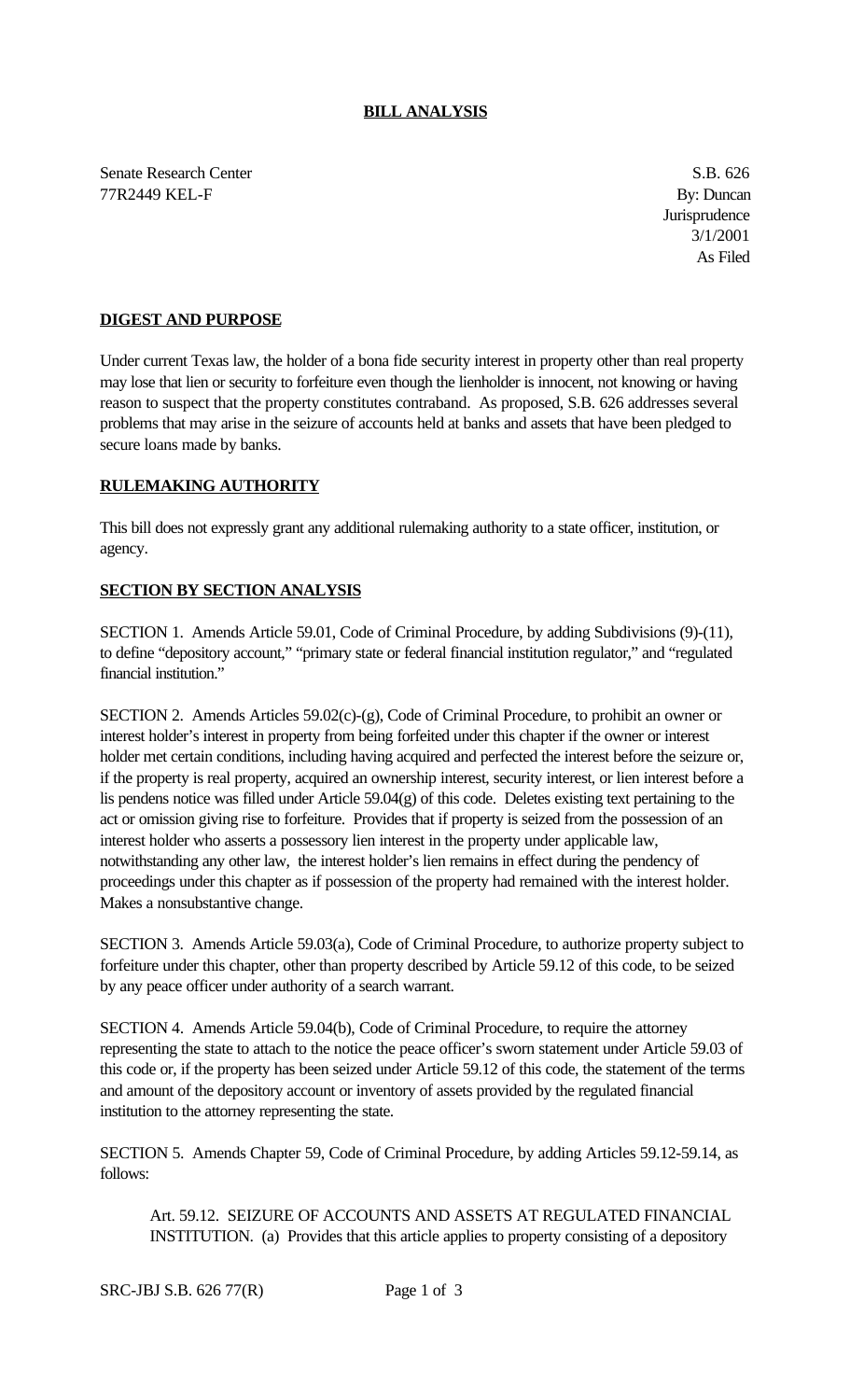account in a regulated financial institution or assets held by a regulated financial institution as security for an obligation owed to the regulated financial institution.

(b) Provides that a regulated financial institution is not required to pay an account or tender assets held as security for an obligation owed to the institution until the time has expired for an appeal from a decision of the court relating to the forfeiture of accounts or assets under Article 59.05. Provides that the accounts or assets are constructively seized at the time a seizure warrant issued under Chapter 18 is served on the regulated financial institution. Requires the regulated financial institution to preserve and maintain the account or assets pending entry of a final judgement of forfeiture.

(c) Requires the regulated financial institution, immediately on service of the seizure warrant, to take action as necessary to freeze the account or assets and to provide evidence of the terms and amount of the account or a detailed inventory of assets to the attorney representing the state. Provides that a transaction involving and account or assets, other than the deposit or reinvestment of interest and except as otherwise provided by this article, or other normally recurring payments on the account or assets that do not involve distribution of proceeds to the owner is not authorized unless approved by the court that issued the seizure warrant or, if a forfeiture action has been instituted, the court in which that action is pending.

(d) Authorizes assets subject to diminution in value, notwithstanding any other provision of this chapter, to be liquidated without court action by agreement between the regulated financial institution and the attorney representing the state. Authorizes the court, if agreement cannot be reached, on motion, to order liquidation if liquidation is consistent with the terms of the security agreement between the regulated financial institution and the property owner.

(e) Provides that any accrual to the value of the account or assets during the pendency of the forfeiture proceedings is subject to the procedures for the disbursement of interest under Article 59.08.

(f) Authorizes the court, if the regulated financial institution fails to comply with the obligations imposed by this article to freeze and preserve the account or assets constructively seized, and as a result cannot comply with the court's forfeiture order, to order the regulated financial institution to pay damages in an amount not to exceed two times the actual loss caused by the regulated financial institution's failure to comply.

(g) Provides that a regulated financial institution that complies with this article is not liable in damages to the owner of a seized account or asset.

(h) Provides that this article does not impair the right of the state to obtain possession of physical evidence.

Art. 59.13. DISCLOSURE OF INFORMATION RELATING TO ACCOUNTS AND ASSETS AT REGULATED FINANCIAL INSTITUTIONS. (a) Authorizes the attorney representing the state to disclose information to the primary state or federal financial institution regulator, including grand jury information or otherwise confidential information, relating to any action contemplated or brought under this chapter that involves property consisting of a depository account in a regulated financial institution or assets held by a regulated financial institution as security for an obligation owed to a regulated financial institution.

(b) Requires a primary state or federal financial institution regulator to keep confidential any information provided by the attorney representing the state under Subsection (a). Provides the sharing of information under Subsection (a) is not considered a waiver of